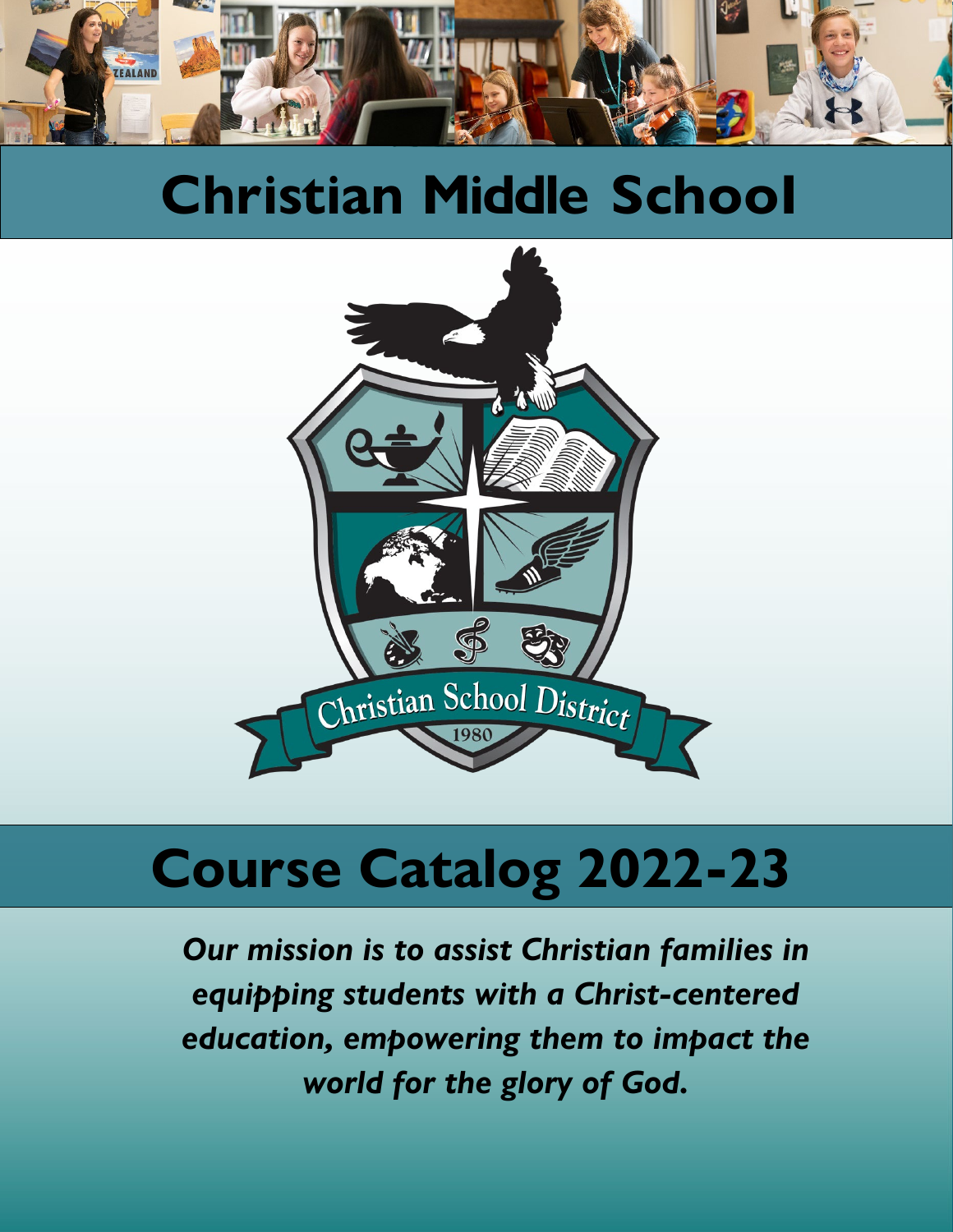

It is our firm belief that the Word of God and its message of redeeming grace through faith in the Lord Jesus Christ is the necessary and only adequate foundation upon which any educational program can be built. We feel that the educational institution should provide a distinctly Christian atmosphere and include classes in biblical studies as a regular part of its curriculum. This is necessary to obtain a well-balanced and properly oriented education that views all secular knowledge in the light of biblical truth.

At CHRISTIAN, we believe that children need more than facts and figures to grow. They need values. Our curriculum is designed to educate and transform the whole student - spiritually, mentally, socially, emotionally, and physically. We desire to provide academic excellence while integrating a biblical worldview into every unit of study.

The classroom environment echoes the same message. Our teachers take the time to mentor individuals. Students learn not only academics but how to deliver assignments with integrity. They gain knowledge of the world, but with an understanding of how it fits into the story of God.

The faculty and staff of CMS are not just meant to be a conduit through which information is delivered, but more importantly, they are the "living curriculum." All classes are taught by Christ-centered individuals who bring their faith and insight into the classroom. Our teachers teach and assess for exposure, understanding, and mastery.

I invite you to take the time to peruse the pages that follow. We would be happy to speak with you and your student about the academic programs here at CMS and the programs that interest your son or daughter.

Colleen Pahde CMS Guidance Department 636-978-1680 ext. 1162 [cpahde@csdpk12.com](mailto:cpahde@csdpk12.com)

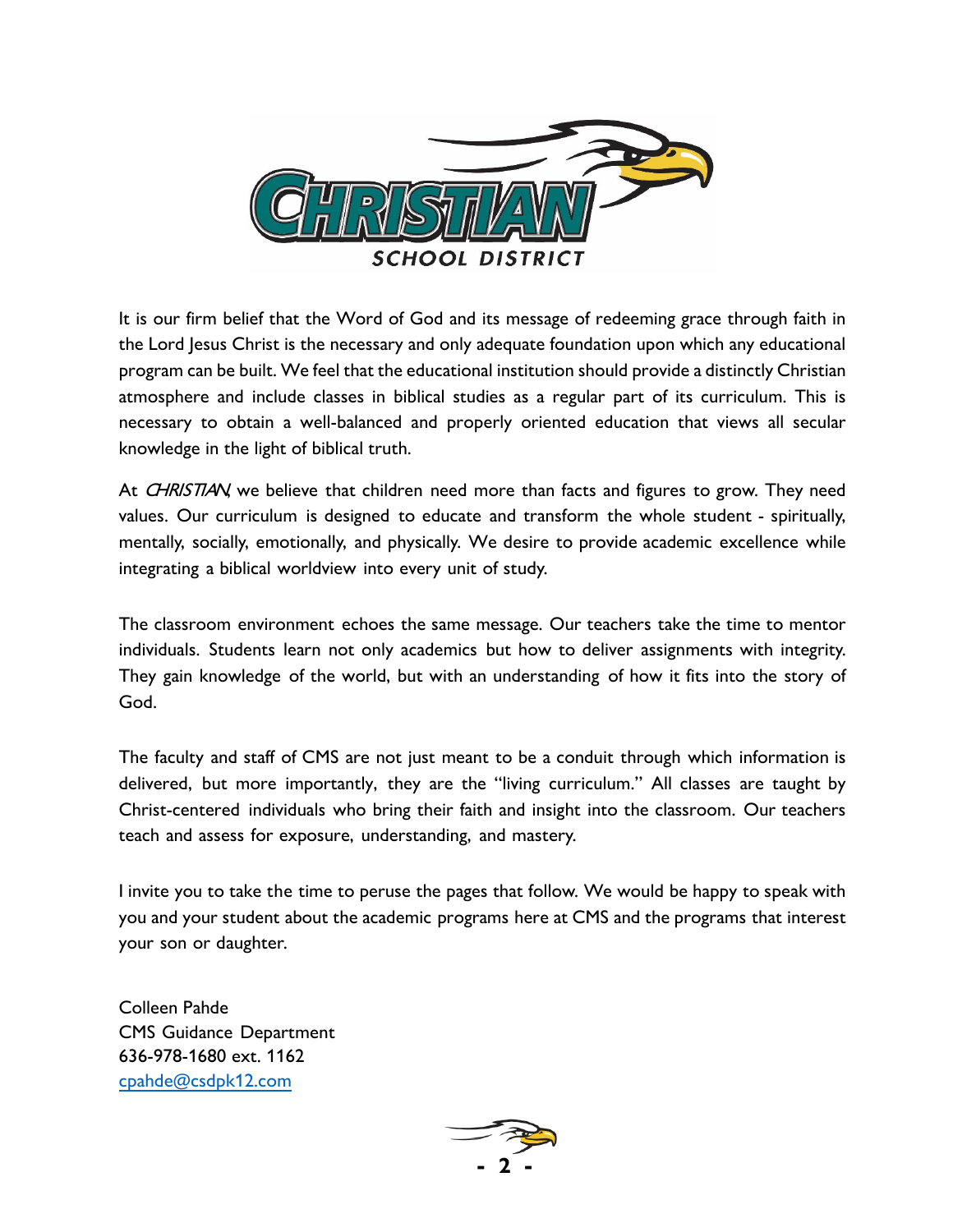## TABLE OF CONTENTS

| <b>6TH GRADE COURSES</b>         | $4 - 5$                  |
|----------------------------------|--------------------------|
| <b>Bible</b>                     | $\boldsymbol{4}$         |
| English                          | $\boldsymbol{4}$         |
| Geography                        | $\boldsymbol{4}$         |
| <b>Mathematics</b>               | $\boldsymbol{4}$         |
| <b>Science</b>                   | $\overline{\mathcal{A}}$ |
| <b>Electives</b>                 | $4 - 5$                  |
| <b>7TH AND 8TH GRADE COURSES</b> | $6 - 8$                  |
| <b>Bible</b>                     | 6                        |
| <b>English</b>                   | 6                        |
| <b>Mathematics</b>               | 6                        |
| <b>Science</b>                   | 7                        |
| Social & Physical Studies        | 7                        |
| <b>Electives</b>                 | 7-8                      |
|                                  |                          |

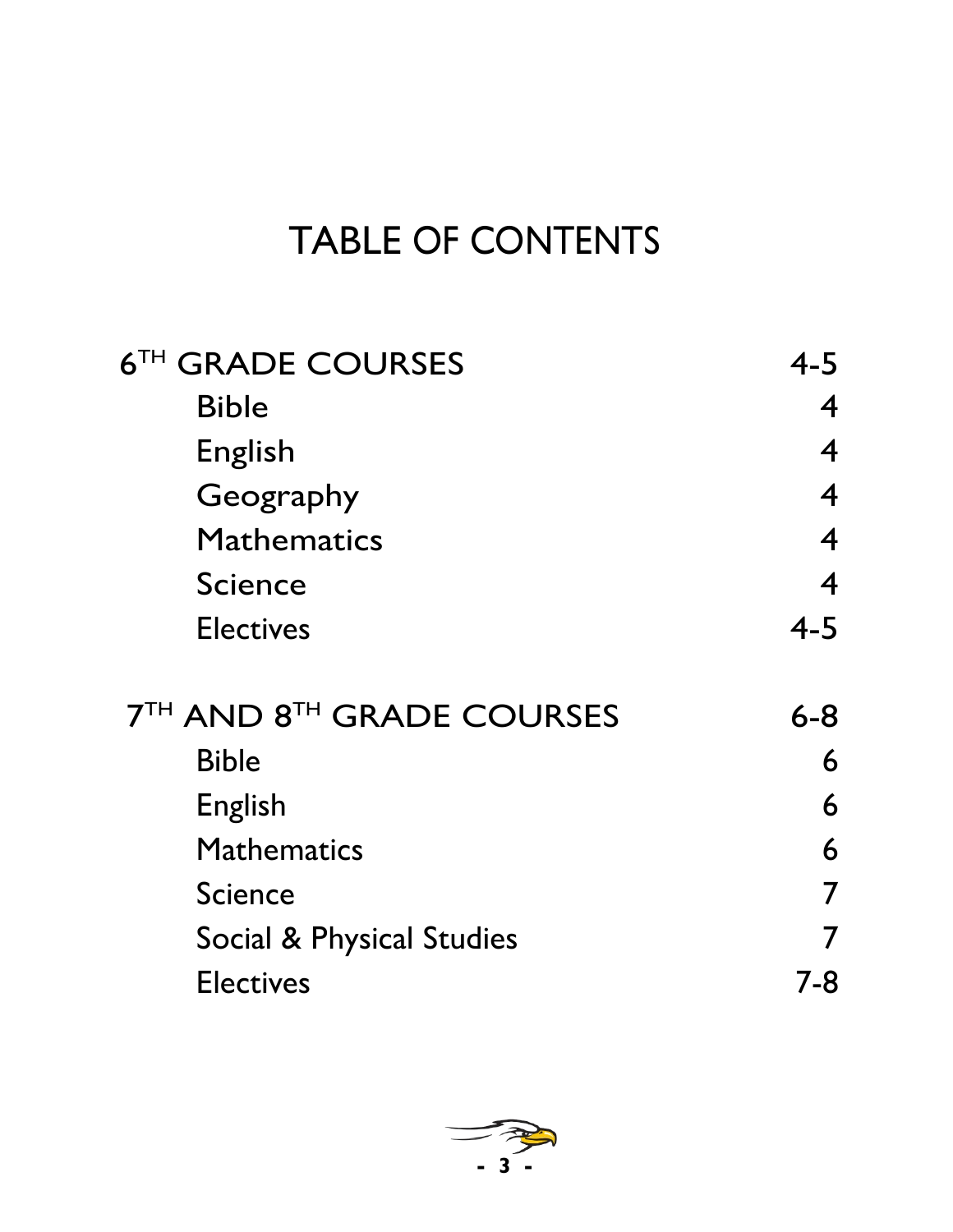## **COURSE CATALOG: Grade 6**

#### **Biblical Foundations**

. understanding the structure of the Bible. The year The focus is on building a Biblical foundation through begins with the Old Testament, and history of Israel from creation to the captivity. A major focus is also seeing lesus in the Old Testament and how this points us to the story of salvation in the New Testament. In addition to Bible memorization as part of the weekly curriculum, students will be challenged to make their faith their own through daily devotions and class discussions.

*Students are required to take Bible class while enrolled at CMS.*

#### **English** Required Course

#### **English Language Arts**

The English Language Arts curriculum focuses on developing students reading and writing skills. Reading consists of phonics, vocabulary, and comprehension. These skills are reinforced by reading stories from the approved textbook, studying novels, and completing regular book reports. Writing is developed through personal narrative writing and the second semester research report.

#### **Geography** Required Course

#### **Western Hemisphere**

Students study an overview of historical, geographical and cultural features of the Americas and Europe. This includes daily reading assignments, in-class discussions, projects and tests. Through our study students will develop an appreciation for the diversity of God's creation, and better understand the people who inhabit it.

### **Mathematics** Required Course **Rotating Electives**

#### **Mathematics Principles**

Mathematics demands precision and consistency. By studying and applying mathematical principles students learn of God's unchanging nature. Sixth grade math reinforces the concepts of whole numbers, fractions, decimals, and operations. Geometric formulas, ratios, and percent are applied to everyday situations.

#### **Bible** Required Course **Science** Required Course

#### **Science**

The study of Science helps students appreciate the awesome power of our Lord. God is seen in the beauty of nature and in the regularity of the days and seasons. Our world did not happen by chance; an allpowerful Creator designed it. Students explore botany, zoology, biology, geology, astronomy, physics, and chemistry.

#### **Electives**

#### **Band**

Band is a year-long commitment and meets five days a week. It is open to students of all ability levels. This band perform concerts at Christmas and in the Spring. Students also perform at "Music in the Parks Festival" at Six Flags, St. Louis.

#### **Choir**

6th Grade Choir is an introduction to music class that explores singing, music history, basic music theory and the art of teamwork and unity in creating music together. This yearly class meets every day, and the Choir will perform in the Christmas and spring choir concerts.

#### **Orchestra**

Experienced students as well as beginners are welcome in this class. Instruments offered include violin and cello. If students have prior experience, viola and string bass may be included in the ensemble. This yearly class meets every day, and students will perform two concerts – winter and spring.

#### **Art**

Drawing, painting, printmaking and sculpture are strongly emphasized, in conjunction with art history, to give examples of good design and the principles of art. Loving art and taking art to the next level are major objectives. This yearly class meets 1-2 days a week.

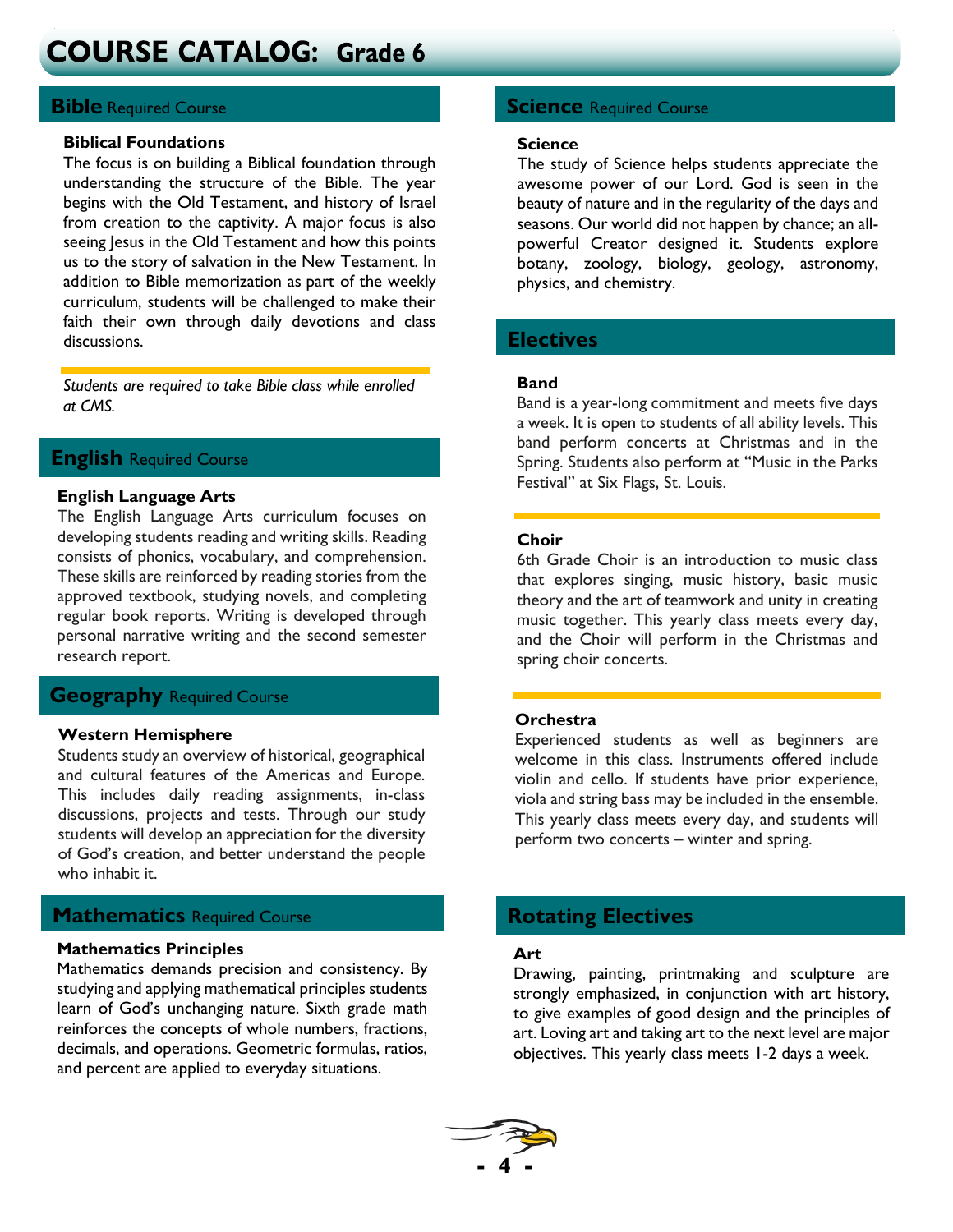### **Rotating Electives, continued**

#### **Physical Education**

Units of instruction introduce understanding, skill development and participation in physical fitness activities and a variety of sports. Students are graded on participation, skill and knowledge of each unit presented. Emphasis is placed on conduct and sportsmanship consistent with Christian character. This yearly class meets 1-2 days a week.

#### **Technology**

Students use Microsoft Office365 to learn basic computer skills, word processing, and presentation techniques. Students begin to understand the fundamentals of programming using tools like Microsoft MakeCode and the micro: bit simulator. There is an emphasis on digital citizenship from a biblical worldview to encourage students to engage wisely in our technology driven world. Students also use keyboarding software to improve keyboarding accuracy and speed. This yearly class meets 1-2 days a week.

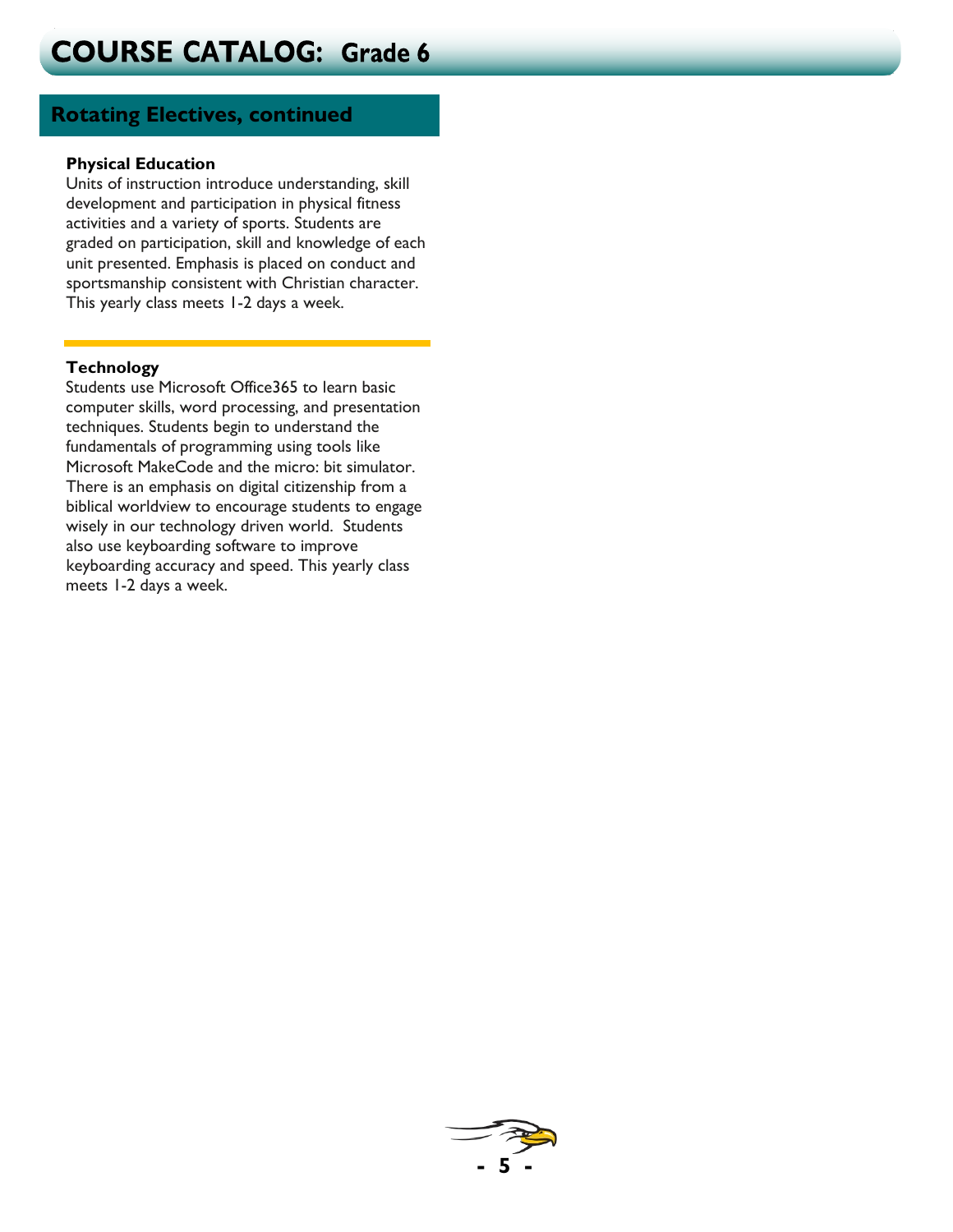## **COURSE CATALOG: Grades 7 & 8**

#### **Bible** Required Course

#### **Boys & Girls Bible (7/8)**

This is a two-year course for all 7th and 8th grade students. Students are divided by gender. One year the Old Testament is covered, with an emphasis on the important events and people that point to the coming Christ. In alternate years, the life of Christ is emphasized through an in-depth study of the Gospel of Mark. Bible reading and memorization are highlighted each week, enabling students to better use God's Word as a tool for their lives. In addition, several special units on pursuing purity in every aspect of one's life are incorporated.

#### **English** Required Courses

#### **English 7**

English 7 focuses on capitalization, punctuation, sentence structure and parts of speech. Students are instructed in basic types of writing throughout the year. An 800-1000 word research paper is required as the student is led step-by-step through the process. Reading skills continue to be developed through the study of character-building literature. Spelling, vocabulary words and analogies are emphasized throughout the year. In addition to inclass assignments, students are required to read two assigned novels.

#### **English 8**

English 8 is a continued study of the fundamentals of grammar, an introduction to world and American literature in various genres, and a continued development of excellent writing skills are emphasized. Two novels are studied to discern theme and character analysis, and students learn to develop critical thinking skills through teacher-led discussions and student-written essays about the literature covered. In addition, a research paper of 800-1,000 words is required. The student is led through the research process with focus on research, outlining, writing, and editing skills. One summer reading book is required.

#### **English as a Second Language (ESL)**

ESL is a class for new English language learners. The class includes basic skills in reading, writing, speaking, listening and grammar to help international students to become increasingly more proficient in the English language. The prerequisite for these students includes being an English learner wanting to continue their English studies at CMS.

#### **Mathematics** Required Courses

#### **Mathematics 7**

Seventh grade mathematics includes arithmetic review, number theory, equation format, percent applications, basic geometry skills, unit conversions and problem solving.

#### **Pre-Algebra**

Pre-Algebra is a rigorous course on the Honors track introducing formulas, factoring, equation solving, percent applications, geometry skills, unit conversions and math operations for algebra. This course will provide a strong foundation for Algebra I and Geometry. This full-year course is designed to equip the student with the algebraic skills needed to progress to more advanced courses in the mathematics sequence.

#### **Algebra 1 (1 high school credit)**

Pre-Algebra introduces students to formulas, factoring, equation solving, percent applications, geometry skills, unit conversions and math operations needed for algebra. This course will provide a strong foundation for Geometry. This full-year course is designed to equip the student with the algebraic skills needed to progress to more advanced courses in the mathematics sequence.

\**Algebra 1 is on the honors track for 8th grade students.*

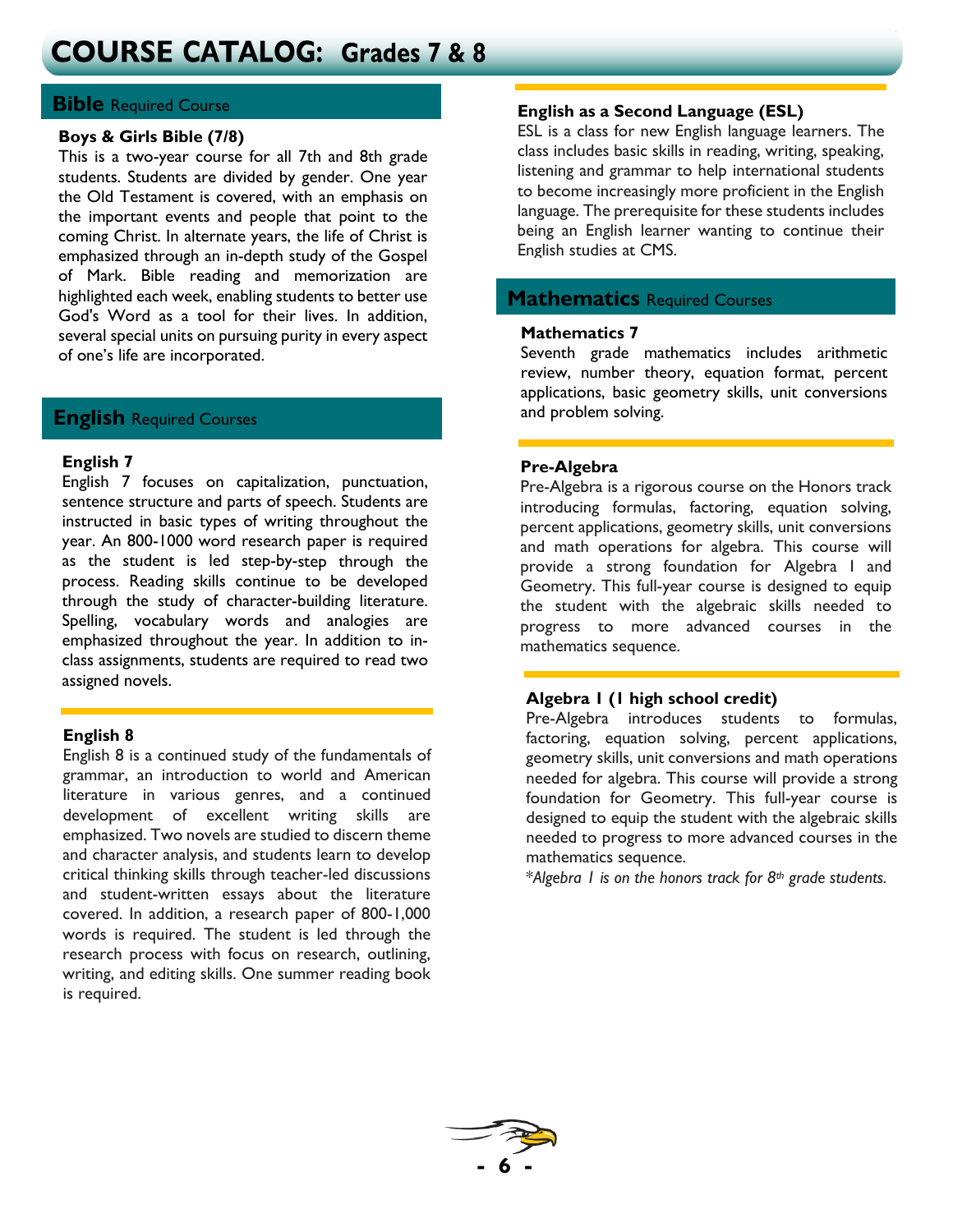#### **Science** Required Courses

#### **Life Science**

Students will study fundamental concepts of living organisms. It provides a foundation for high school biology, surveying the importance of living things, introductory cellular biology, taxonomy, microbiology, botany, zoology and human biology. Students will discuss creation and evolution from a Christian perspective. Introductory experimental investigations and research are included in this course.

#### **Earth Science**

This course surveys the main branches of earth science; astronomy, meteorology, geology and oceanography. Also discussed are the celestial sphere, atmosphere, lithosphere and hydrosphere of our planet as well as creation and evolution from a Christian perspective. This study includes introductory experimental investigations and research.

#### **Physical Science (1 high school credit)**

Physical Science is a comprehensive survey of the physical sciences that covers the basic concepts of both physics and chemistry. This class is taught from a Christian perspective, highlighting the relationship between Scripture and science. The scientific method and the mathematical concepts of conversions, significant figures, and scientific notation are taught. Fundamental concepts of the physical and chemical properties of matter are presented in a practical approach including hands-on laboratory activities that give students a solid foundation for upper-level science courses such as chemistry and physics.

*\*Physical Science is on the Honors track for 8th grade students.*

### **Social & Physical Sciences** Required Course

#### **Geography 7 (Eastern Hemisphere)**

This course will include an overview of mapping skills followed by an in-depth exploration of the geographical and cultural features of Asia and Oceania. Students learn the importance of respecting differences by celebrating the richness of image bearers around the world.

#### **Social Studies 8 (American History)**

This course will include an in-depth exploration of the history of our country, the importance of the U.S. Constitution, as well as the progress we have made as a country over the past two centuries.

#### **Physical Education**

Units of instruction introduce understanding, skill development and participation in physical fitness activities and a variety of sports. Students are graded on participation, skill and knowledge of each unit presented. Emphasis is placed on conduct and sportsmanship consistent with Christian character. At least one semester of P.E. is required for all 7th grade students. A PE uniform is provided for students.

#### **Electives**

#### **Academic Learning Lab**

A one-semester or year-long experience in the Academic Learning Lab is an opportunity for focused study tailored to different learning styles. In addition, various study skills necessary for academic success are introduced and developed. Included are organizational strategies that support the school experience, time management, note-taking ideas, test preparation, along with strategies designed to help students improve tests scores. Through the creation of a personal academic action plan and ongoing educational support, students will learn self-advocating principles to help them succeed at CMS. Students must meet certain qualifications to register for this class. There is an additional fee for this class.

#### **Band (7/8)**

7th & 8th grade band builds on skills developed in 6th grade Band (or equivalent instruction). The band performs Christmas and Spring Concerts and plays at the "Music in the Parks Festival" at Six Flags, St. Louis.

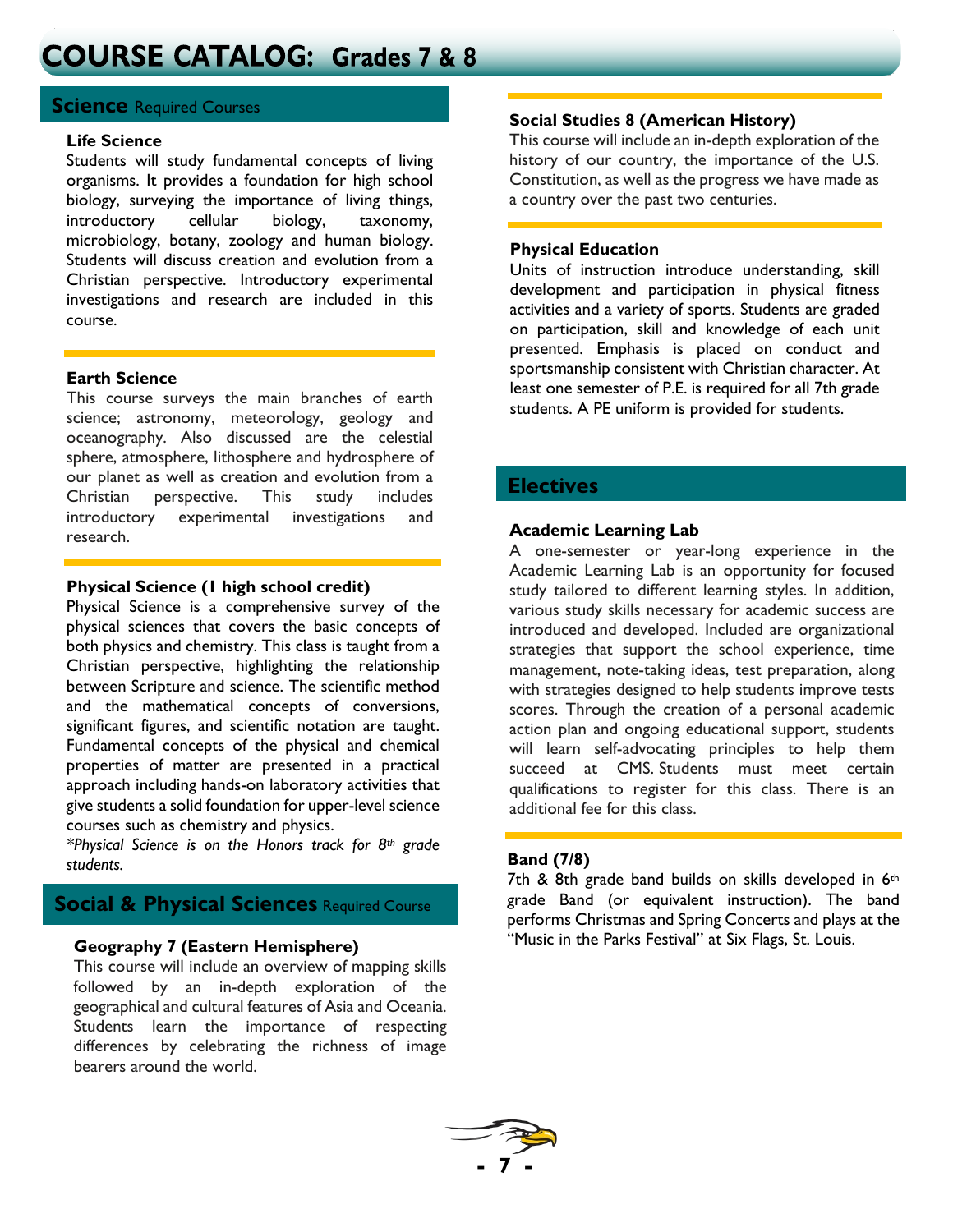#### **Elective Courses, continued**

#### **Art (7/8)**

Drawing, painting, printmaking and sculpture are strongly emphasized, in conjunction with art history, to give examples of good design and the principles of art. Loving art and taking art to the next level are major objectives of this semester course.

In Middle School Choir, students will obtain a basic knowledge of the voice, singing, and sight-reading. Students will continue to learn various musical concepts, explore solfege and different voicings, and grow in musical ability to join in song with others. This yearly class meets 5 days a week and has Christmas and spring concerts as well as a potential Six Flags competition in the spring.

#### **Orchestra (7/8)**

7th & 8th Grade Orchestra builds on skills developed in 6<sup>th</sup> grade Orchestra (or equivalent instruction). Students will learn to read all notes on all strings in first position. Violins and violas will learn third position. Cellos will learn third, extended third, and fourth positions. Basses will learn fourth and fifth position. Vibrato will be introduced for all instruments. Students will learn to subdivide eighth and sixteenth notes, and will be introduced to contrapuntal harmony. Students will perform at school functions, music festivals, and orchestra concerts throughout the year.

#### **Speech/Drama (7/8)**

Instruction in this class is evenly divided between speech and drama. The speech component offers a variety of public speaking opportunities, including introductions, formal debate, and narrative speech. The drama component introduces students to dramatic theater, including improvisation, small skits, voice, and diction.

#### **Technology (7)**

Students develop their skills at Office products (Word, Excel, OneNote, Power Point, Sway, and Teams) by completing an engaging marketing simulation. Students will build on their programming experience to program and build a variety of projects using micro: bits. They will also use keyboarding programs with the goal to touch type by the end of the class. This class is a semester course and is required for all 7<sup>th</sup> grade **Choir (7/8)**<br> **Choir (7/8)** Students.

#### **Technology (8)**

Regarded as an introductory computer science course, this class empowers students to create authentic artifacts and engage with computer science as a medium for creativity, communication, and problem solving. Three units will be explored during this semester long course: The Problem-Solving unit is an interactive and collaborative introduction to the field of computer science. In the Web Development unit, students will learn how to create and share content on their own web pages. After deciding what content they want to share, they'll learn how to structure and style their pages using code. In the Games and Animations unit, students will build on their coding experience as they program animations, interactive art, and games in Game Lab.

#### **Service Learning (8)**

During this semester long class, students will combine leadership lessons with service opportunities to address real-life problems in our community. In doing so, students will be equipped with the skills, experience, and motivation to bring positive change in themselves and the world around them. Service Learning will be a highly engaging, hands-on class, however, students can also expect 1-2 classes a week to be offered as a study hall, as determined by the teacher.

#### **FACS (Foods and Consumer Science) (8)**

In this one-semester class, students will learn essential day-to-day life skills featuring an introduction to sewing and cooking. This will include laundry, communication skills, knowing their way around the kitchen, etc. By the end of the semester, students will be able to sew a pillow, prepare an entire meal, complete their laundry, and do other useful daily living tasks.